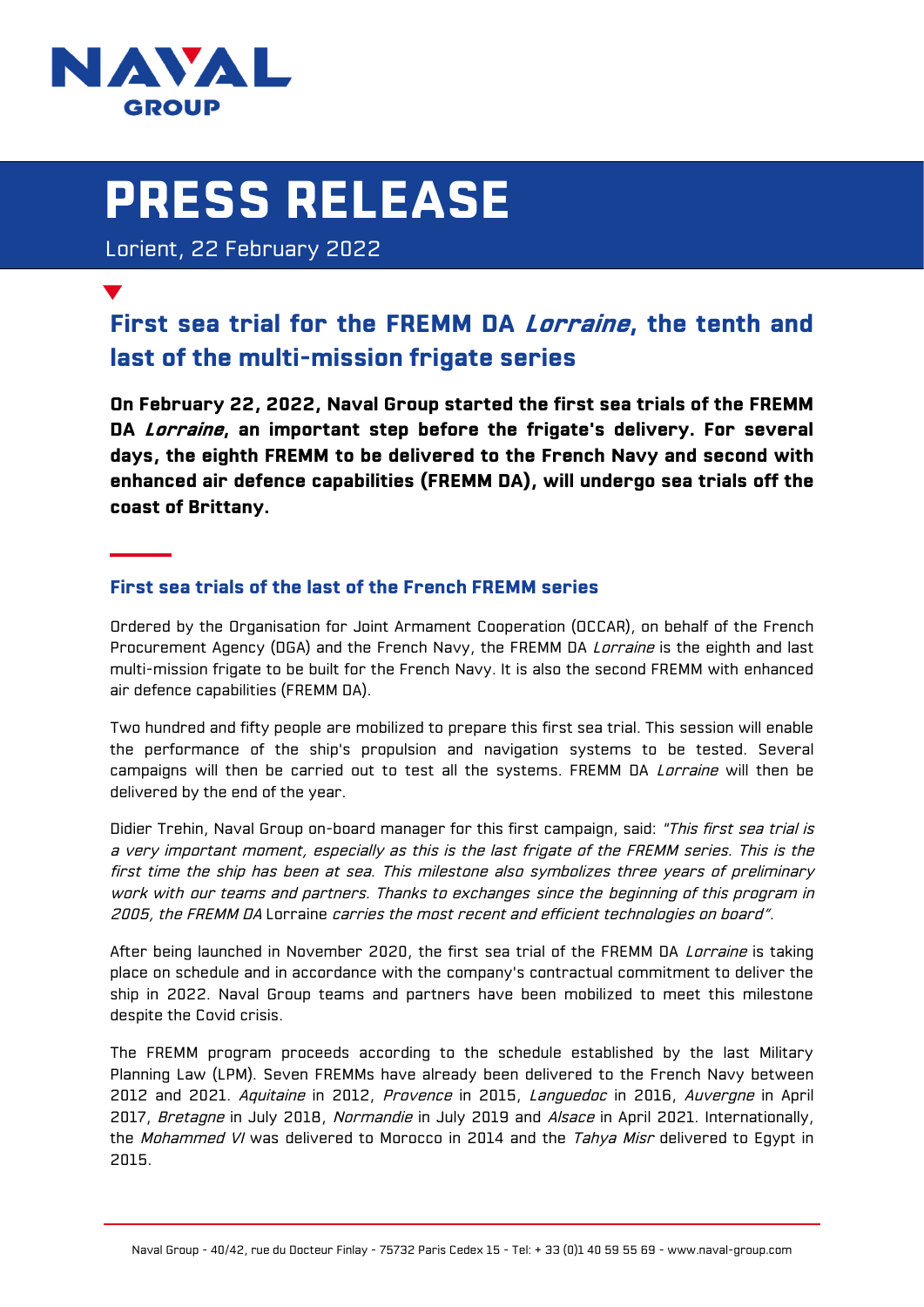

# **FREMM benefited from the program's feedback, from the start of the construction**

With 3,500 hours at sea per year, the FREMMs' level of availability at sea is unmatched and is an important source of information. The permanent dialogue between the navies, the DGA, the OCCAR, as well as the construction and maintenance teams, enables Naval Group to propose technologies adapted to the evolution of its customers' operational needs.

As a result of this operational feedback, the FREMM DA Lorraine benefits from the deployment of new functions: enhanced cyber capabilities, deployment of Liaison 22 (NATO's secure digital radio system), reduced width mast, replacement of the optronic artillery fire control by a radar/optronic fire control, or the integration of a tactical table.

## **A polyvalent FREMM that has mobilized all the know-how of Naval Group and its industrial partners**

Multi-mission frigates, designed and built by Naval Group, are polyvalent, stealthy and highly automated ships capable of responding to all types of air, sea, submarine or land threats.

The operational excellence of FREMMs is recognized worldwide, such as by the US Navy, whose 6 th Fleet has awarded the Hook'em Award to four FREMMs for their excellence in anti-submarine warfare two years in a row.

A multi-mission frigate represents four million hours of work, about half of which benefits the supply chain and local actors. The design, construction and maintenance of FREMMs mobilize two hundred and fifty unique skills, some of which are so specific that they require up to eleven years of training (carpenter-sheet metal worker, hull welder, boilermaker, etc.).

The frigate will be based in Toulon alongside the FREMM DA Alsace to provide air defence for major units such as the Charles de Gaulle aircraft carrier or the amphibious helicopter carrier (PHA), as part of a naval or amphibious strike group. The FREMMs with enhanced air capabilities, Alsace and Lorraine, are thus able to carry out the same anti-submarine warfare missions as the other FREMMs in the series, in addition to their enhanced air capabilities.

The FREMM DA also use the most advanced weapons and equipment systems such as the Herakles multifunction radar supplied by Thales, the Aster 15 and 30 and Exocet MM 40 missiles, the MU 90 torpedoes and three additional Combat Management System Setis® consoles in the "central operations". Like the other FREMMs, the *Lorraine* will carry the NH90 helicopter (Caiman Marine), whose use is supported by the SAMAHE® system supplied by Naval Group.

#### **Technical specifications of the FREMM DA Lorraine**

- Overall length: 142 meters
- Width: 20 meters
- Displacement: 6,000 tons
- Maximum speed: 27 knots
- Manning: 118 people (+ 14 people for the helicopter detachment)
- Accommodation capacity: 165 people
- Range: 6,000 nautical miles at 15 knots